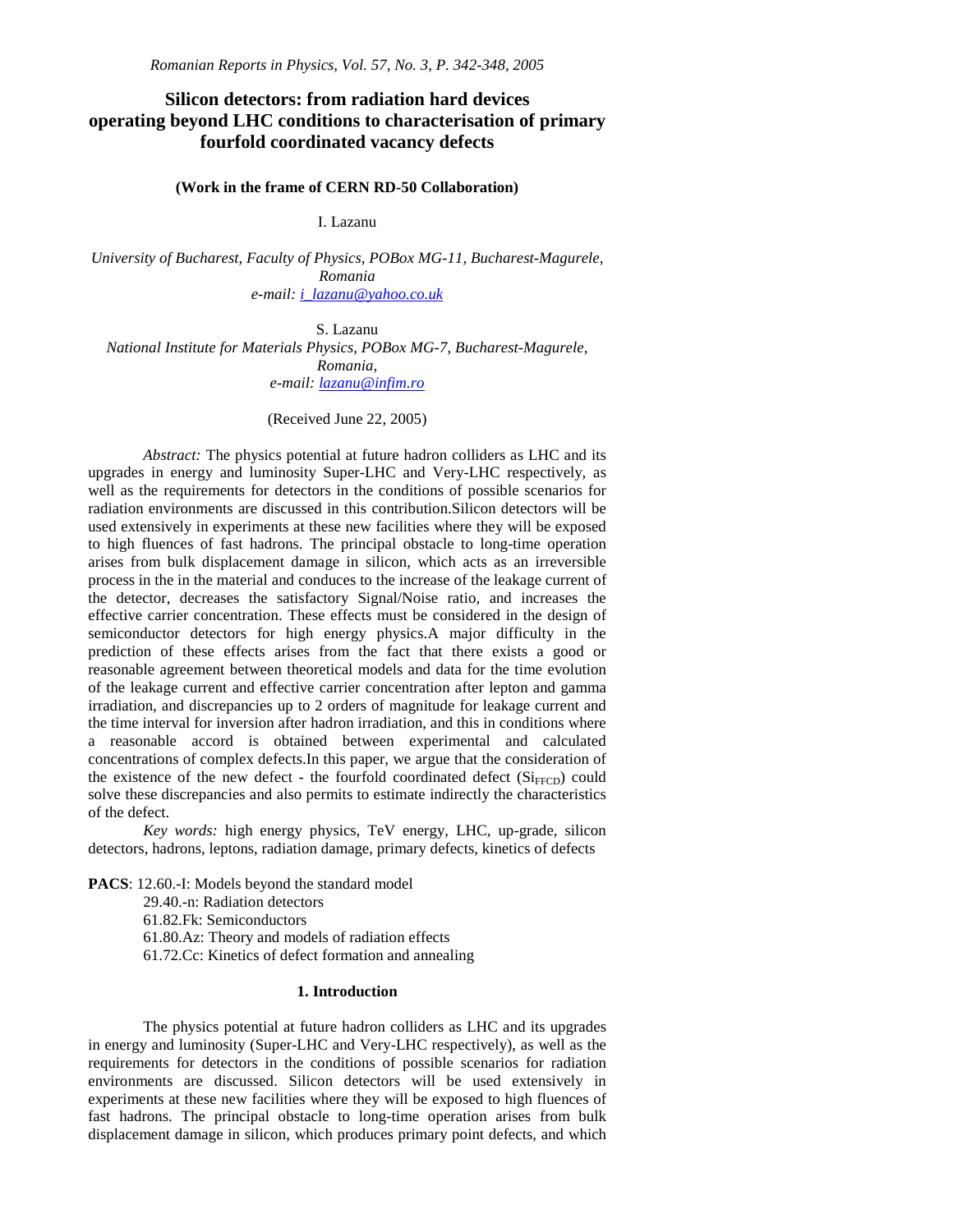produces the degradation of detector parameters. These effects must be considered in the design of semiconductor detectors for high energy physics.

In this paper we argue that the problem related to the different discrepancies between model calculations and experimental data for macroscopic detector characteristics after lepton and hadron irradiation could be solved naturally if the existence, as primary defects, of interstitials, classical vacancies, and of the new pseudo-vacancy defect, theoretically predicted the fourfold coordinated defect  $(Si_{FFCD})$  is considered. Starting from experimental data on the modification of the detector parameters, in the frame of a theoretical model, it was possible to estimate indirectly some characteristics of the  $Si<sub>FFCD</sub>$  defect.

## **2. Where is now high energy physics?**

The current view of the universe is based on a small number of matter constituents acted on by four forces in a four-dimensional space-time. The simple structure of elementary constituents and forces forms the theoretical framework called the "Standard Model", which has been able to predict with very good accuracy the values of many quantities that have been measured by experiments at modern accelerators. But this theory is incomplete because:

- gravity is not included;

- it requires as input a large number of parameters such as the masses of the constituents and the coupling constants of all forces;

- some aspects, as for example the existence of the Higgs particle and the mechanisms of the electroweak symmetry breaking, responsible for the striking asymmetry between the massless photon and the massive W and Z, or the difference by many orders of magnitude between the masses of neutrinos and those of the heavier quarks are not yet understood.

Major steps towards answering these questions would come from developing global theories but invoke energy scales that are far beyond the reach of conceivable accelerators and of obtaining new experimental results at higher energies, or at least observable traces of these theories at accessible energies. Experiments relevant to this quest are in principal to the high energy frontier [1], [2], but it is not restricted; they are also possible at low energy scales.

The Higgs boson is a key element for the Standard Model. Its discovery would be a fundamental confirmation of this model, and the precise measurement of its characteristics would open the way towards a more global theory. One possible extension of the Standard Model is "supersymmetry". It predicts that more than one Higgs boson will ultimately be found, at least one of which is light. It also predicts that each constituent of matter has a supersymmetric partner with zero spin and that each force carrier has partners of spin ½, realising a complete symmetry between forces and matter. Until now searches for these supersymmetric particles at the existing accelerators have been negative. If these particles exist, they should be revealed between about 100 GeV and a few TeV.

For the next two years, the Fermilab Tevatron Collider will be the frontier machine. If the Higgs boson is a light particle, it could be discovered at the Tevatron if its mass is less than about 170 GeV, assuming an integrated luminosity of 30 fb<sup>-1</sup>, otherwise by experiments at the CERN LHC for masses up to 1 TeV.

The Large Hadron Collider is expected to operate from 2007. The main research goals for the two general experiments, ATLAS and CMS, are the exploration of the electroweak symmetry breaking mechanism, and in particular the discovery of the Higgs particle and the search for physics beyond the Standard Model and in particular supersymmetry. Most probable, around 2010 the results will be conclusive: or the Higgs boson will be firmly experimentally observed as well as the electroweak symmetry breaking via Higgs mechanism, or the theoretical ideas will require a major revision. Similarly, the discovery or rejection of supersymmetry should be possible within the first two years of LHC operation. If the supersymmetry exists, many new particles are expected to be produced and detected at LHC if the masses are of the order of 2 TeV. The partners of the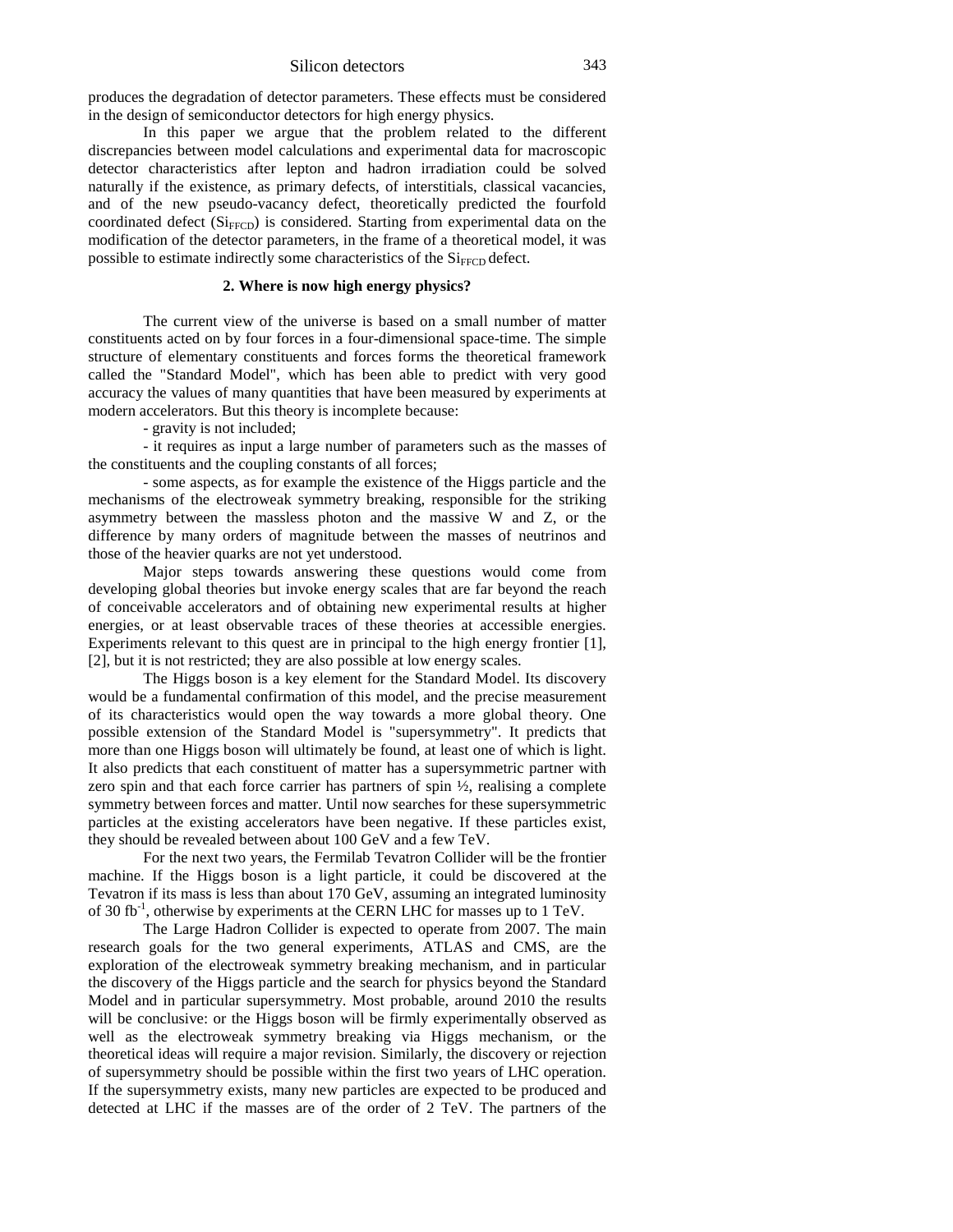leptons will mostly be seen in cascade decays and will be difficult to identify above 300 GeV.

## **3. From LHC to Super-LHC and to Very-LHC**

At the present time, despite technological difficulties, significant upgrades in energy and luminosity of the LHC accelerator are considered as Super-LHC and Very-LHC respectively, to respond to these majors physics provocation <sup>[3]</sup>, [4]. The concrete upgrade path will be defined by the results from the initial years of LHC operation. In the conditions in which the final energy programme will attend 240 TeV, the possible physical scenarios include:

- search of supersymmetric particles; if only a few are discovered at lower energies other partners with masses as a few tens of TeV could be discovered,

- search for new heavy fermions,

- search for the existence of heavy neutral Z' and/or charged W' vector bosons,

- search of quark compositeness if traces are observed with a scale of a few tens of TeV,

- possible indications for large extra spatial dimensions confined to distances of the order of femtometers, a scale that can be probed only with collisions energies larger than 100 TeV,

- existence of a new strong W-W interactions.

In this discussion Very-LHC will open a completely new energy regime, which could be probed for new physics.

The main characteristics of LHC and of its possible up-grades are summarised in Table 1.

|                                                        | <b>LHC</b>   | <b>SLHC</b>  | VLHC (stage 1) | VLHC (stage 2) |
|--------------------------------------------------------|--------------|--------------|----------------|----------------|
| $\sqrt{s}$ [TeV]                                       | 14           | $14 \div 28$ | 40             | up to $240$    |
| $L \times 10^{34}$ [cm <sup>-2</sup> s <sup>-1</sup> ] |              | 10           |                | $1 - 2/10$     |
| Bunch spacing [ns]                                     | 25           | 12.5         | 6, 18          | 6, 18          |
| $\sigma_{\text{np}}$ inelastic [mb]                    | $\approx 80$ | $\approx 80$ | $\approx 100$  | $\approx 140$  |
| $N=\Lambda \sigma_{pp} \Delta t$                       | 20           | <b>100</b>   | 20             | $25 - 50/250$  |
| $ E\rangle$<br>charged particles                       | $450$ MeV    | 500 MeV      | about 500 MeV  | 600 MeV        |

*Table 1*. Characteristics of the LHC accelerator and of its possible up-grades

The critical requirements for detectors are specified in the table as bold values.

Actual accelerator principles are able to attend the maximal expected energies and luminosities, but for detectors (in the present paper only silicon detectors are considered) technological aspects are not solved and new research and development studies are necessary to obtain harder radiation materials for expected fields in these environments.

#### **4. Silicon detectors for post LHC era 4.1 The requirements for detectors**

At the present time it is possible to discuss only general requirements imposed to detectors. Here we will concentrate on semiconductor options for future experiments.

An important part of the detector design is the shielding necessary to reduce background. A major source of background is the interaction of proton fragments with the beam pipe and other interaction region components. Special shielding design could reduce the background flux by orders of magnitude,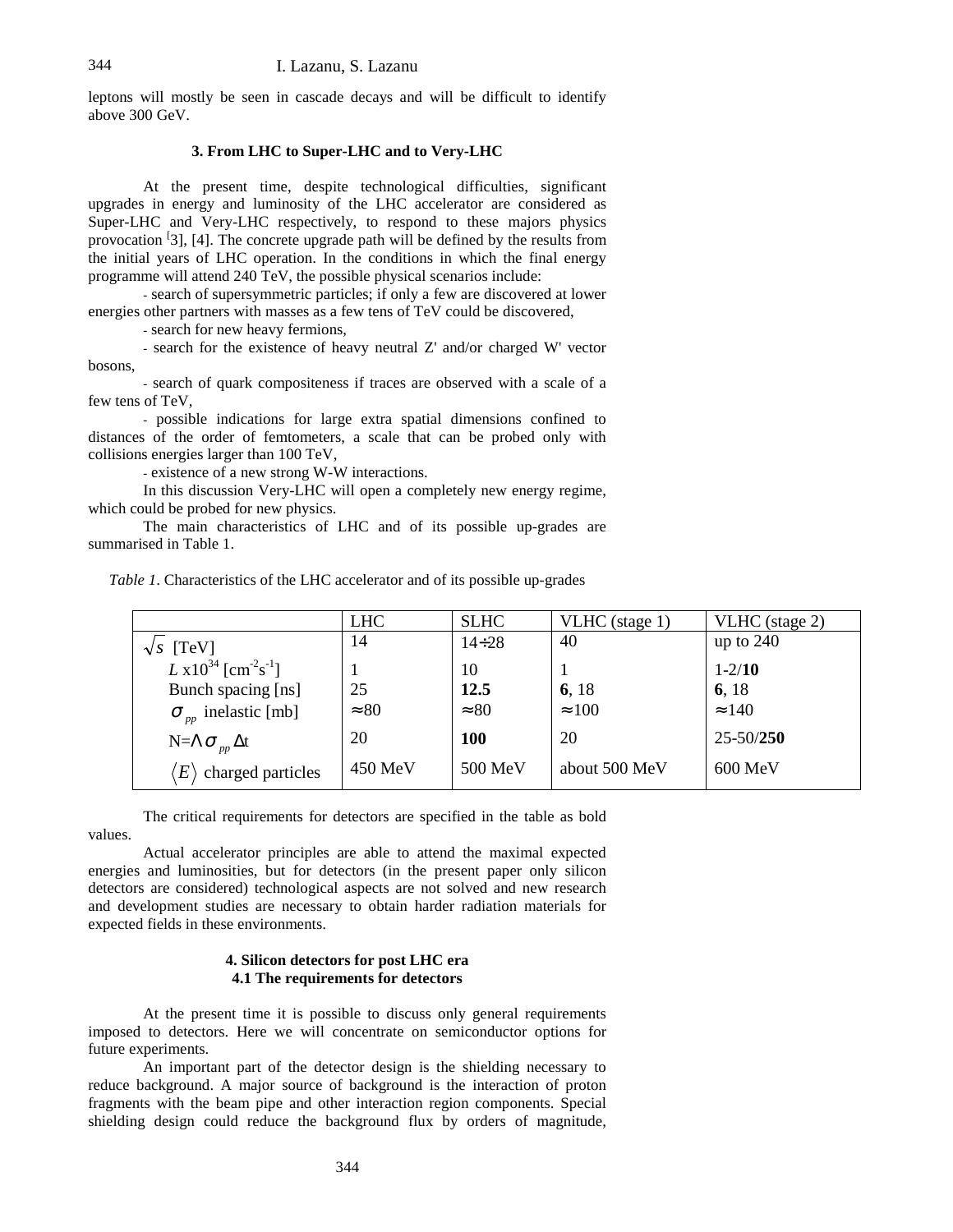reducing this way the radiation dose to the detector components. These characteristics are important for detector design, in particular for luminosities of  $L = 10^{35}$  cm<sup>-2</sup>s<sup>-1</sup> or higher.

Major challenges for detector operation at such high luminosities are related to the following aspects:

- The detectors must operate at high luminosity that supposes a large number of interactions per crossing. For example, at a luminosity of  $10^{34}$  cm<sup>-2</sup>s<sup>-1</sup> and beam crossing time of 18.8 ns, the average number of interactions per crossing will be 19 and this number will increase to about 62 for a luminosity of  $10^{35}$   $cm^{-2}$   $s^{-1}$  and for a bunch spacing of 12.5 ns.

- The radiation fluxes are different than the present situations. U. Bauer et. al. [1] has shown that the total and inelastic cross sections increase only slowly with energy one can extrapolate for energies for future accelerators. Thus, the radiation dose in the central region is a function mostly of the luminosity, not the energy. This conclusion permits to give some predictions for the particle spectra in the central cavity.

These suppositions are not true in the very forward region, where particle momentum scales with beam energy.

- A very good triggering capability is necessary and special fast trigger electronics need to be developed. The trigger system should reduce the initial interaction rate of about 50 MHz to a rate of about 50 Hz for writing events to tape. With a high occupancy of detector elements and a large number of readout channels a typical event size is in multi Mbyte range. This translates to a Gbyte/s tape rate. It is important to select only interesting classes of events at the trigger level and reduce the huge data sample manipulation after events are written to tape.

Semiconductor detectors are mainly used in the central tracking system. Typically this region consists of two sub-detectors: a precision vertex detector and a tracking system for momentum measurement.

Traditionally, silicon sensors have been fabricated using the float zone (FZ) crystal growth technique. For detector applications, the float zone technique ensures high-purity and defect-free silicon. Due to the high resistivity of the material, the detector can be full depleted at relatively low voltage. Naturally the silicon obtained by FZ growth is characterised by low oxygen concentration. A technique to incorporate oxygen in the bulk of the material to improve the radiation hardness of silicon has been developed at BNL [5]. For this material in literature we refer as DOFZ (diffusion oxygenated FZ).

Czochralski growth technology (Cz-Si) is generally characterised by low resistivity. In the last period, silicon with sufficiently high resistivity has been obtained (MCz Magnetic Czochralski), permitting to obtain detectors with low operating voltages.

The main research directions suppose improvement of the behaviour of standard materials in the radiation field, understanding the microscopic phenomena in material (a better identifications of the different defects in material and their kinetics), development of new technologies for detectors (for example epitaxial technology) and new materials (diamond, GaN, SiC, etc.), or new architecture for detectors, as thin detectors or 3D – architecture for example. For details see, e.g. [6].

#### **4.2 Physical phenomena in irradiated silicon and their effects**

An incident particle could interact with the electrons or with the nuclei of the semiconductor lattice. In these conditions it loses its energy in several processes, which depend on the nature of the particle and on its energy. The effect of the interaction of the incident particle with the electrons of the target is ionisation or excitation of the electrons of the target. This phenomenon is used in the detection of the radiation that penetrates into the detector. The effect is reversible.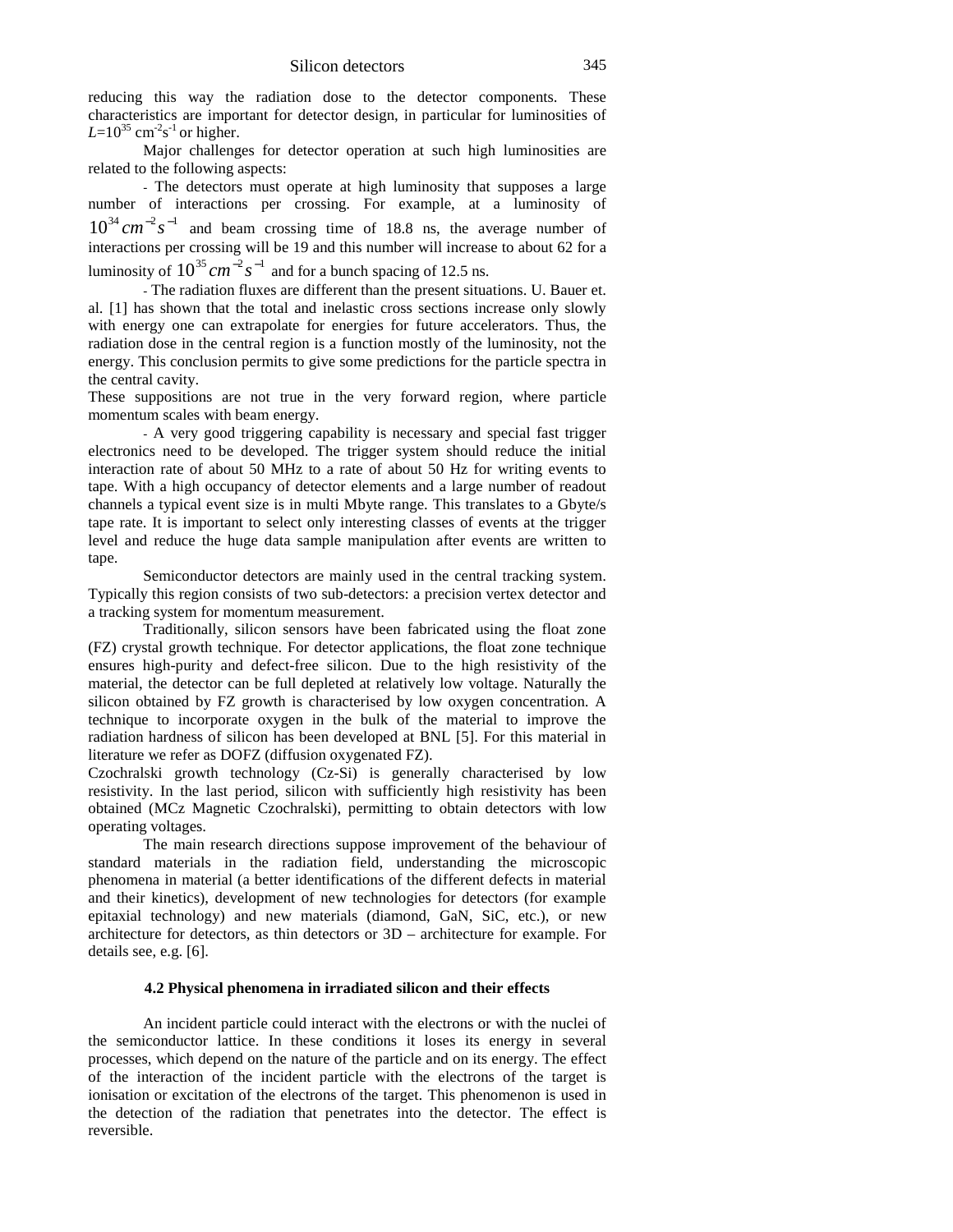#### 346 I. Lazanu, S. Lazanu

The nuclear interaction between the incident particle and the lattice nuclei produces bulk defects. As a result of the interaction, depending on the energy and on the nature of the incident particle, one or more light particles are formed, and usually one (or more) heavy recoils. After this interaction process, the recoil nucleus is displaced from lattice position into self-interstitial position, its unoccupied initial position acting as a vacancy. If the recoil energy is large enough, it could produce the displacement of a new nucleus, and the process continues as long as the energy of the colliding nucleus is higher than the threshold for atomic displacements. This phenomenon could be regarded as a cascade process for production of vacancies and interstitials. We denote by primary displacements all the displacements produced as a result of the primary interactions, without any further rearrangement of the vacancies and interstitials. The physical quantity characterising the process is the concentration of primary defects produced per unit of fluence of the incident particles, CPD, (or related quantities, for example the non ionising energy loss).

Electrically active defects are characterised by energy levels in the band gap and by cross sections for the capture of the majority (minority) carriers. Starting from the microscopic modifications of the characteristics in silicon, consequence of production of defects and of their time evolutions, the leakage current of a reverse biased p-n junction during and after irradiation is due to the generation of electron-hole pairs on the energy levels of defects. The equation for leakage current in the SRH model is:

$$
j = q \langle v_{th} \rangle n_i \left[ \sum_{d} N_d \sigma_d \exp \left( -\frac{|E_d - E_i|}{kT} \right) + \sum_{a} N_{na} \sigma_{na} \exp \left( -\frac{|E_a - E_i|}{kT} \right) \right]
$$
  
(1)

The absolute value of the difference between ionised donors and acceptors in the space charge region of the detector*, Neff* concentration of the device is:

$$
N_{\text{eff}} = [P] - [VP] + \sum_{d} \left( \frac{N_C}{N_V} \right) \cdot \left( \frac{\sigma_n}{\sigma_p} \right)_{d} \cdot \exp \left( -\frac{2|E_d - E_i|}{kT} \right) - \sum_{a} \left( \frac{N_V}{N_C} \right) \cdot \left( \frac{\sigma_p}{\sigma_n} \right)_{a} \cdot \exp \left( -\frac{2|E_a - E_i|}{kT} \right)
$$
\n(2)

In the two equations, index "*d"* is associated with deep donor defects and "*a"* with deep acceptor defects respectively.

Here  $\sigma_{n}(\sigma_{p})$  are the cross sections for the capture of majority (minority) carriers,  $E_i$  is the intrinsic level, and  $\langle v_t \rangle$  is the average between electron and hole thermal velocities, with  $q$  – the electric charge of the electron. N<sub>C</sub> and N<sub>V</sub> are the effective density of states in the conduction (valence) band.

The principal obstacle to long-time operation arises from bulk displacement damage in silicon, which produces primary point defects, and which, in their turn give rise to stable defects by mutual interaction and by interaction with impurities and defects previously existent in the lattice.

In the prediction of the time evolution of the behaviour of silicon detectors in the radiation environments expected at hadron colliders, a major difficulty arises, because there exists a good or reasonable agreement between theoretical models and data for the time evolution of the leakage current and effective carrier concentration after lepton or gamma irradiation, and discrepancies up to 2 orders of magnitude for leakage current (smaller in model calculation) and the time interval for inversion after hadron irradiation [7], and this in conditions where a reasonable accord is obtained between experimental and calculated concentrations of complex defects.

The cause of this situation is that neither all microscopic defects, nor defect kinetics are completely elucidated.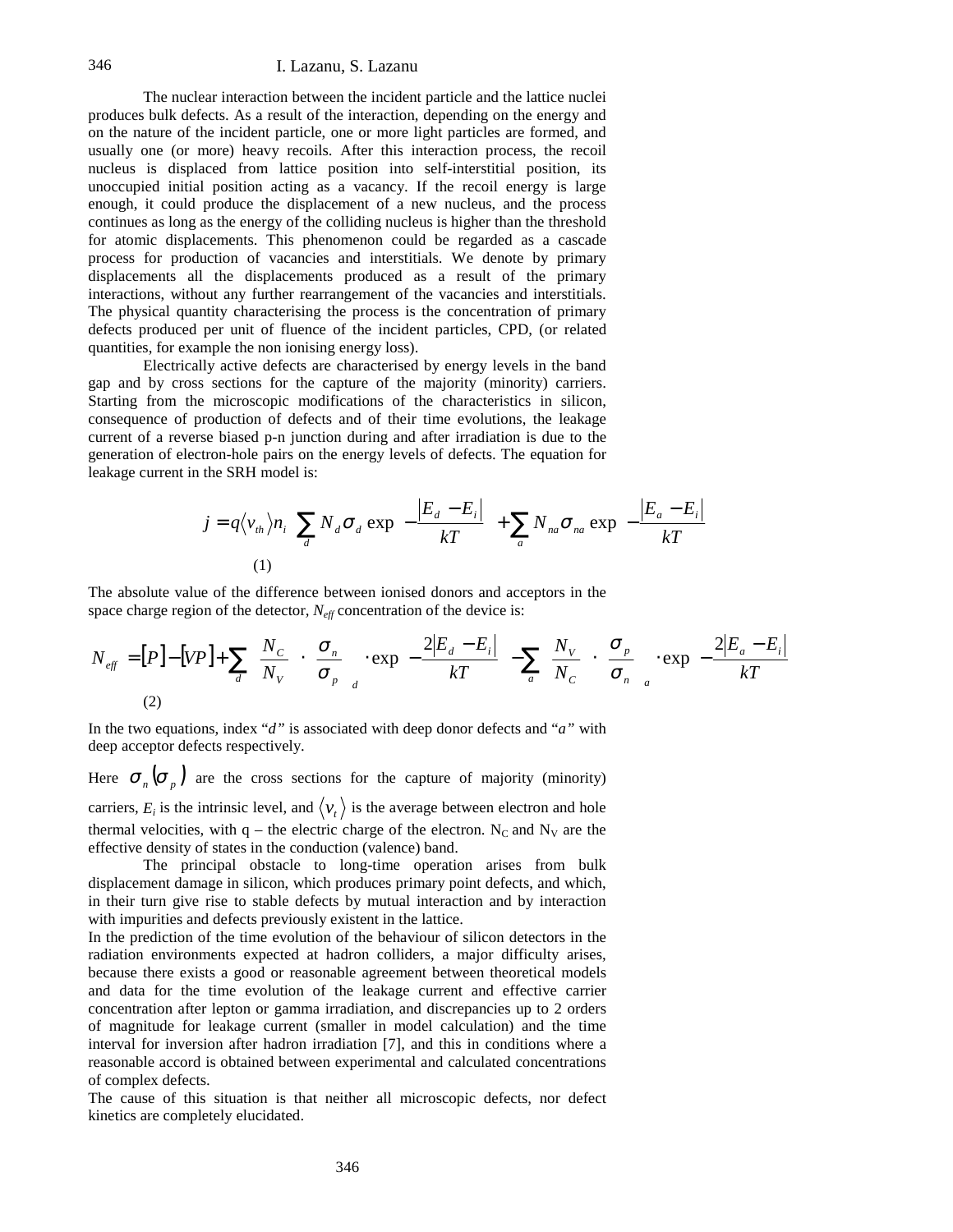# **4.3 Primary defects, new hypothesis** and estimated characteristics of the Si<sub>FFCD</sub> vacancy

The lattice vacancy and self interstitial are, by their nature, the simplest known defects, produced thermally or by irradiation with energetic particles. In thermal equilibrium the concentration of vacancies and self-interstitials is small because their formation energies are several eV.

The stability of crystalline silicon comes from the fact that each silicon atom can accommodate its four valence electrons in four covalent bonds with its four neighbours. The production of primary defects or the existence of impurities or defects destroys the fourfold coordination.

It has been established that the vacancy takes on five different charge states in the silicon band gap:  $V^{2+}$ ,  $V^{+}$ ,  $V^{0}$ ,  $V^{-}$ , and  $V^{2-}$ . Only relatively recently, in a series of theoretical studies [8] and correlated EPR and DLTS experiments of Watkins and co-workers [9] it has been possible to solve some problems associated with the electrical level structure of the vacancy. The charge states  $V^{2+}$ ,  $V^+$ ,  $V^0$  form the so-called negative U system, caused when the energy gain of a Jahn-Teller distortion is larger than the repulsive energy of the electrons, case in which the  $(0/+)$  level is inverted in respect to  $(+/++)$  level, which are the striking consequence of the fact that the  $V^+$ charge state is metastable.

For vacancy the structural characteristics are: the bond length in the bulk is 2.35 Å and the bond angle –  $109^\circ$ . The formation energy is 3.01 eV (for p-type silicon), 3.17 eV (intrinsic), 3.14 eV (n-type).

Self-interstitials in silicon could exist in four charge states [10]:  $\Gamma$ ,  $\Gamma^0$ ,  $\Gamma^+$ and  $I^{2+}$ , but other authors predict the existence of five charge states [11]. For interstitials, different structural configurations are possible: the hexagonal and the tetrahedheral configurations, the split - <110> configuration or the "caged" one.

In the present paper, using new experimental results [12] combined with some old data [10], we suggest the possible level position assignment for isolated vacancies and interstitials –see Figure 1.



Fig. 1 - Possible levels position assignment for isolated vacancies and interstitials.

In the parenthesis are shown all theoretical or experimental values suggested for the considered defect

Goedecker and co-workers [13] predicted the existence of a new type of primary defect (pseudo-vacancy): SiFFCD (**F**our**f**olded **C**oordinated Silicon **D**efect). It is obtained by moving atoms from the initial positions, but this displacement does not break the bonds with the neighbours. The bound lengths are between 2.25 $\div$ 2.47 Å and angles vary in the 97 $\div$ 116 $\degree$  range. The formation energy is 2.45 eV (for p-type silicon), 2.42 eV (intrinsic), 2.39 eV (n-type); lower than the energy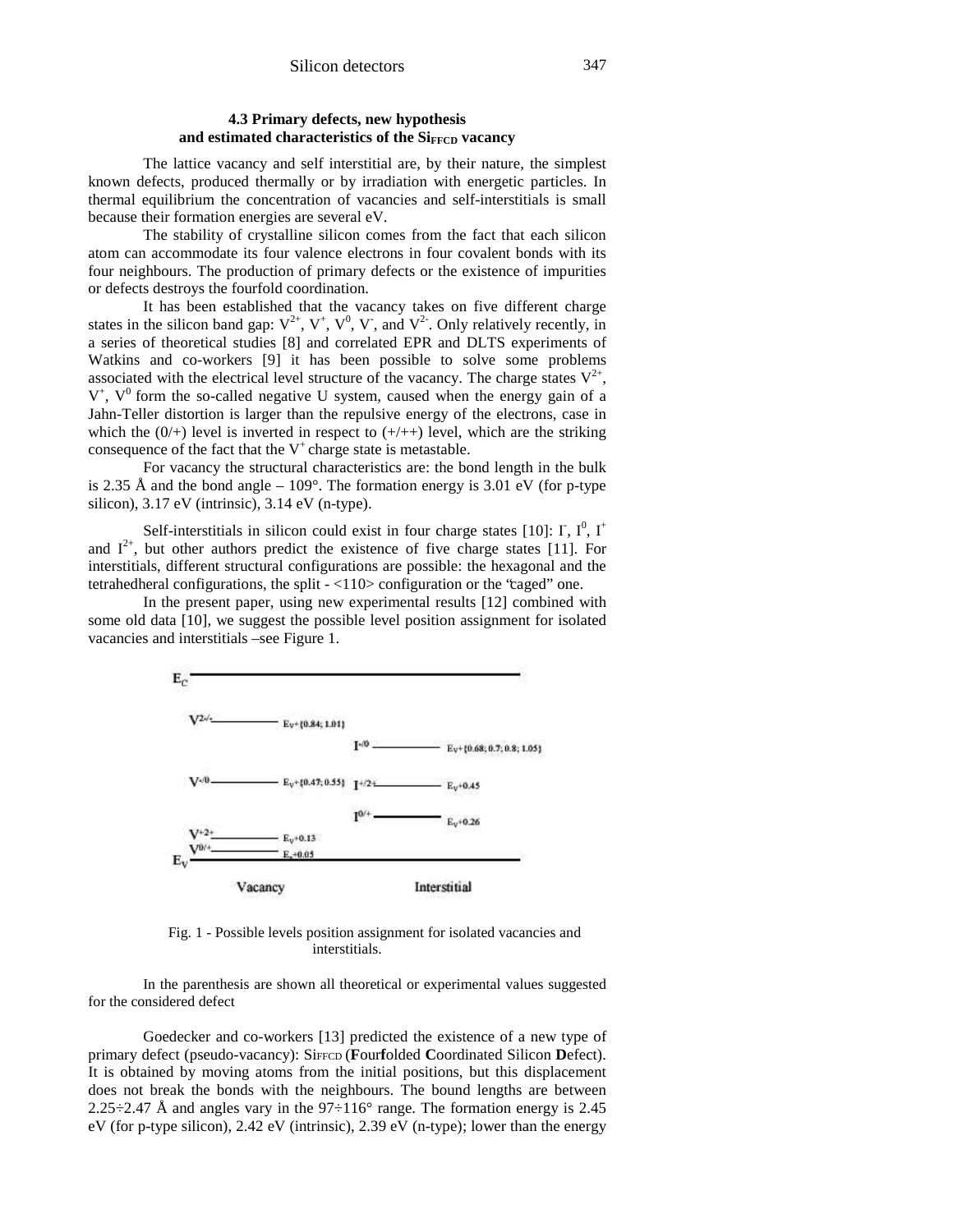of formation of both vacancies and interstitials. The authors suggests that this defect has energy levels in the band gap, but the theoretically model used in their prediction is not able to establish the energy gap band and the cross section for capture.

In the paper we introduced the following hypothesis:

- a) we supposed that the SiFFCD primary defect is produced simultaneously with the usual vacancy with a concentration that must be determined,
- b) it is uniformly introduced in the bulk during irradiation
- c) this defect has deep energy level(s) in the gap
- d) the defect is stable in time.

*G*

In these hypotheses, the reaction of production of primary defects is:

$$
Si \rightarrow V + Si_{FFCD} + I
$$
  
(3)

The primary defects are created at a rate  $G$ , as a sum of contributions from thermal generation and irradiation; the rate of defect production due to irradiation being calculated as:

$$
G_{irradiation} = \int CPD(E) \times Flux(E)dE
$$
\n(4)

In the calculation of *Girradiation*, the energy dependencies of CPD produced by different particles in silicon, is used, in agreement with Lindhard's theory and previous authors' papers [14].

The kinetics of defects, treated in the frame of diffusion limited reaction, in accord with the hypothesis of the model developed by authors in successive steps [15], could be summarised by the following processes:

$$
I \rightarrow sinks
$$
\n
$$
V + V \leftrightarrow V_{2}
$$
\n(5a)  
\n
$$
V + P \leftrightarrow VP
$$
\n(5c)  
\n
$$
V + O \leftrightarrow VO
$$
\n(5d)  
\n
$$
I + C_{s} \leftrightarrow C_{i}
$$
\n(5e)  
\n
$$
C_{i} + C_{s} \leftrightarrow C_{i}C_{s}
$$
\n(5f)  
\n
$$
C_{i} + O_{i} \leftrightarrow C_{i}O_{i}
$$
\n(5g)

Defect concentrations for primary and complex defects produced in silicon are solutions of the associated system of simultaneous differential equations. We solved this system numerically.

The results of the modelling must reproduce experimental results both at the microscopic (concentration of the defects) and macroscopic level (leakage current and effective concentration of charge carriers).

The fraction of the vacancies that forms the  $Si<sub>FFCD</sub>$  –defect, the corresponding energy level in the band gap and the cross sections for carrier capture represent the parameters of the model. In these conditions, the characteristics of the new defect are indirectly found.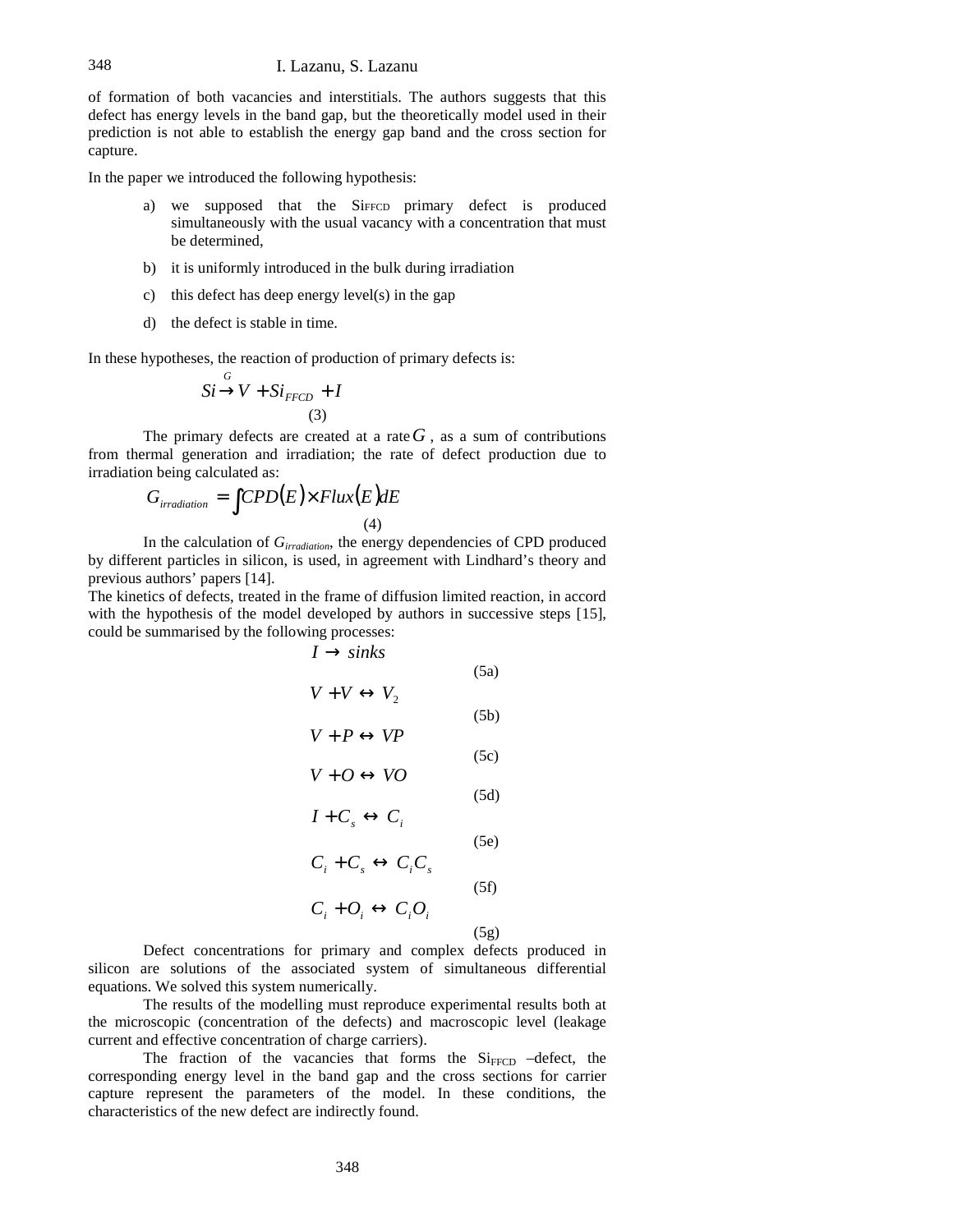Silicon detectors 349

For concrete calculations, the following experimental results have been used: time evolution of the concentration for VP, VO and interstitial C defects after electron irradiation from Song's paper [ 16]; time dependence of the leakage current after electron [17], proton [18] and positive and negative pion [19] irradiation; time dependence of the carrier concentration in the space charge region of the detector after proton [18,20], pion [19] and neutron [21] irradiation. Details of this analysis will be published elsewhere [22].

Thus, the  $Si$ <sub>FFCD</sub> defect is produced with a concentration of about 10% from all vacancies per act of interaction, the defect has an energy level in the band gap around  $E_V + 0.47$  [eV] and the cross section for capture of majority carriers is around  $10^{-16}$  cm<sup>2</sup>.

Considering the contributions of these primary defects to silicon degradation the old discrepancies between data and model calculations are for the first time solved. These results must be confirmed. Probably, exists also some delayed mechanisms to formation of complex defects that not considered in the model and their contributions became observable long time after irradiation.

## **5. Conclusions**

The contributions of primary defects to the leakage current and to the concentration of effective carriers were first time considered.

In the frame of the kinetics model, the time evolution of defects in different silicon material used for detectors can be well reproduced in the hypothesis considered in this paper related to the existence of silicon fourfolded coordinated vacancy.

The existence of this defect explains the modification of macroscopic silicon detector parameters both after hadron and lepton irradiations. In this analysis, the established parameters of new defect are: is produced with a concentration of about 10% from all vacancies per act of interaction; has an energy level in the band gap around  $E_V + 0.47$  [eV] and the cross section for capture of majority carriers is around  $10^{-16}$  cm<sup>2</sup>.

This defect acts as a "background" signal in the macroscopic characteristics of the detector.

*Acknowledgments:* This work was partially supported by the Romanian Research Programme MATNANTECH under Contract 219 (404) / 2004.

# **REFERENCES**

- 1. U. Bauer et. al., Physics at Future hadron Collider, UB-HET-02-01, 2002, http://xxx.lanl.gov/hep-ph/0201227.
- 2. CERN-ECFA Draft Report of the working group on the future of accelerator-based particle physics in Europe, 2001.
- 3. F. Gianotti, ICFA, 9/10/2002

 $\overline{a}$ 

- 4. G. Ambrosio et. al., Design Study for a Staged Very Large Hadron Collider, Chapter 8: VLHC Experiments and Detectors Issues, Fermilab-TM-2149/2001.
- 5. Z. Li, H. W. Kraner, J. Electron. Mater. **21** (1992) 701
- 6. RD50 Status Report 2004, CERN-LHCC-2004-031 and LHCC-RD-005
- 7. B. C. Mac Evoy, A. Santacchia, G. Hall, Physica B 273-274, (1999) 1054.
- 8. G. A. Baraff, E. O. Kane, M. Schlüter, Phys. Rev. Lett. **43** (1979) 956
- 9. G. D.Watkins, "Radiation Damage in Semiconductors", Paris, Dunod, 1964, p. 97.
	- G. D. Watkins and J. R. Troxell, Phys. Rev. Lett. **44** (1980) 593.